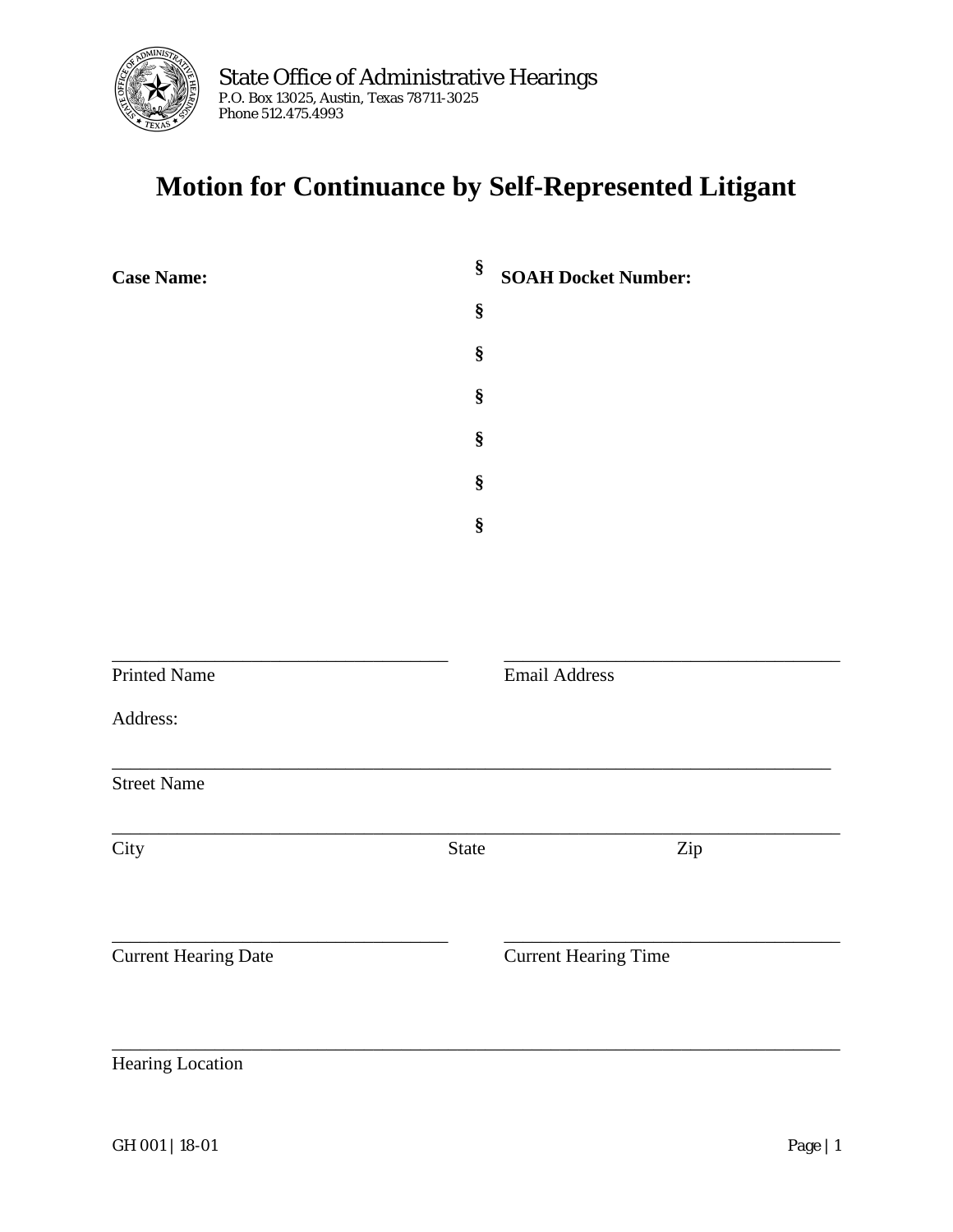1. I am unable to attend the hearing on the scheduled date and time because:

| 2. I learned these facts on: |  |
|------------------------------|--|
|                              |  |

- 3. I contacted\_\_\_\_\_\_\_\_\_\_\_\_\_\_\_\_\_\_\_\_\_\_\_\_\_\_\_\_\_\_\_\_\_\_\_\_\_\_\_\_\_\_\_, who is the other party to the hearing or the other party's attorney.
- 4. The other party:
	- ☐ **DOES NOT OPPOSE** the continuance.
	- ☐ **OPPOSES** the continuance.
	- ☐ **WAS NOT AVAILABLE** to discuss the request.
- 5. Both parties are available for rescheduling as follows (three available dates and times must be included):

\_\_\_\_\_\_\_\_\_\_\_\_\_\_\_\_\_\_\_\_\_\_\_\_\_\_\_\_\_\_\_\_\_\_\_\_ \_\_\_\_\_\_\_\_\_\_\_\_\_\_\_\_\_\_\_\_\_\_\_\_\_\_\_\_\_\_\_\_\_\_\_\_

Proposed Hearing Date One Proposed Hearing Time One

\_\_\_\_\_\_\_\_\_\_\_\_\_\_\_\_\_\_\_\_\_\_\_\_\_\_\_\_\_\_\_\_\_\_\_\_ \_\_\_\_\_\_\_\_\_\_\_\_\_\_\_\_\_\_\_\_\_\_\_\_\_\_\_\_\_\_\_\_\_\_\_\_ Proposed Hearing Date Two Proposed Hearing Time Two

\_\_\_\_\_\_\_\_\_\_\_\_\_\_\_\_\_\_\_\_\_\_\_\_\_\_\_\_\_\_\_\_\_\_\_\_ \_\_\_\_\_\_\_\_\_\_\_\_\_\_\_\_\_\_\_\_\_\_\_\_\_\_\_\_\_\_\_\_\_\_\_\_ Proposed Hearing Date Three Proposed Hearing Time Three

I understand that the judge may grant or deny the request, regardless of whether both parties agree to a continuance, and the judge may not be able to reschedule the case for any of the dates I requested.